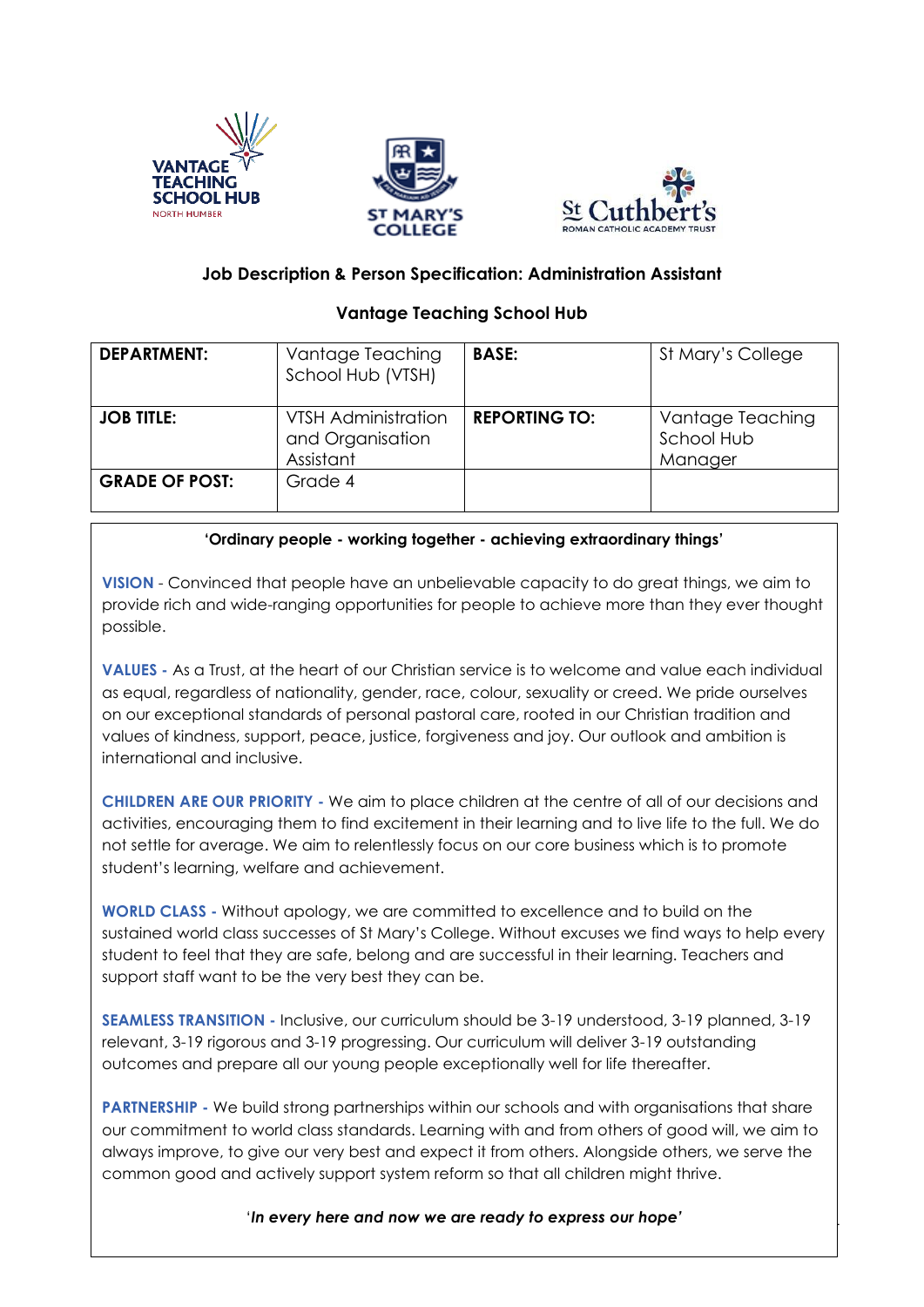**DIGNITY AT WORK:** To show, at all times, a personal commitment to treating all students and colleagues in a fair and respectful way, which gives positive regard to people's differences and individuality (for example, gender, gender identity, nationality or ethnic origin, disability, religion or belief, sexual orientation, age). Assists in ensuring equal access to services and employment opportunities for everyone and promotes the Trust's Equal Opportunities Policies.

**MAIN PURPOSE:** Under the quidance of Teaching School Hub Business Manager (line manager): be responsible for undertaking administrative and organisational processes within the Teaching School Hub.

## **PRINCIPAL ACCOUNTABILITIES: Main Tasks/Duties/Responsibilities**

### **Organisation**

1. Working with the Teaching School Hub Manager process partner/participant matters efficiently

2. Contribute to the planning, development and organisation of TSH service systems/procedures/policies

3. Supporting the Teaching School Hub Manager in the organisation of training events and meetings

5. Under the direction of line manager, manage the manual and computerised record/information systems

6. Under direction analyse and evaluate data/information and produce basic reports/information/data as required

7. Undertake typing and word-processing and complex IT based tasks

8. Provide personal, administrative and organisational support to other staff E.G. Director VTSH

9. Provide administrative and organisational support to the TSH governance and strategic boards

10. Undertake administration of Teaching School Hub standard procedures

11. Complete and submit complex forms, returns etc., including those to outside agencies e.g. Lead Providers / DfE

12. Undertake the administration of data return systems

## **Resources**

13. Operate relevant equipment/complex ICT packages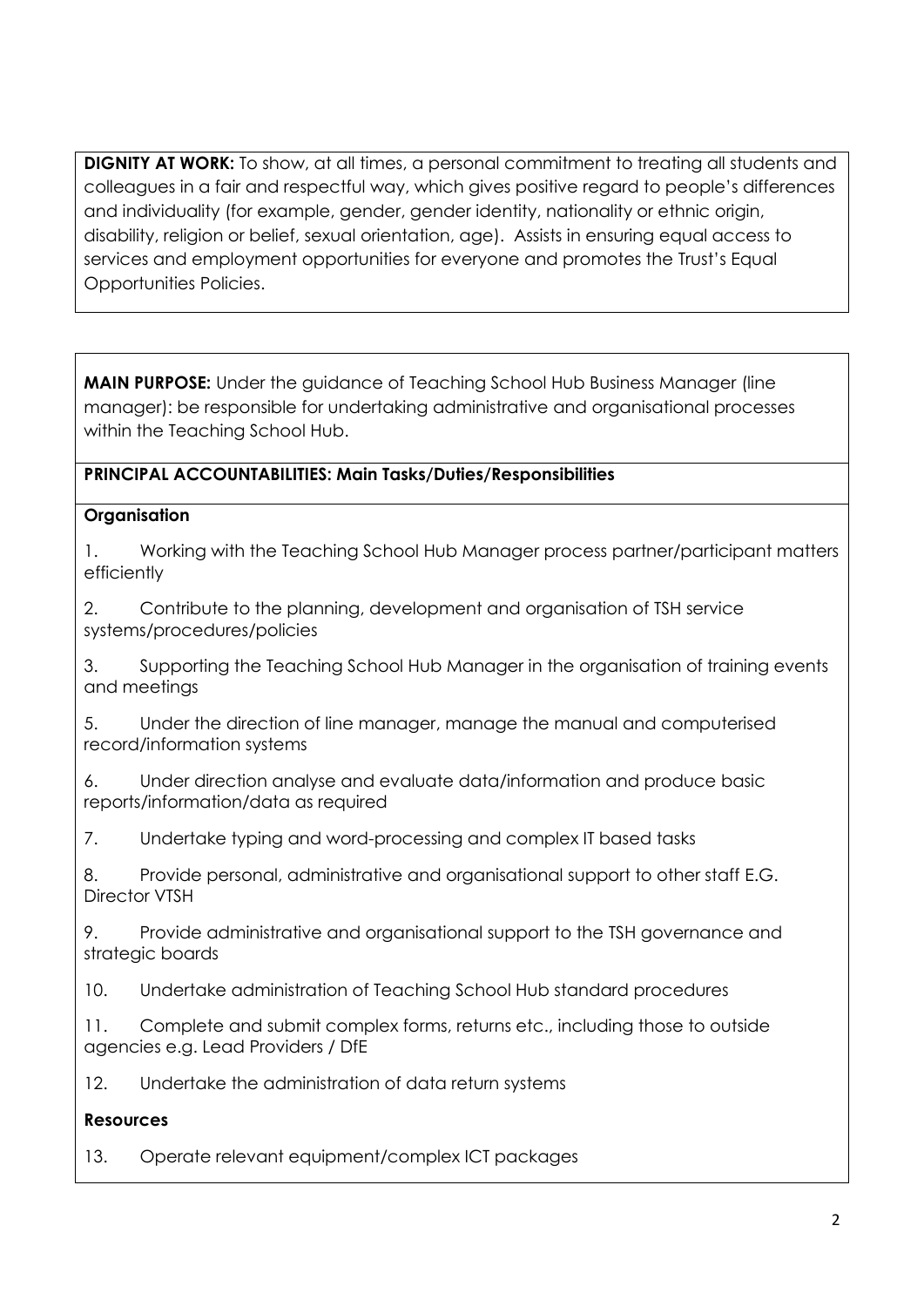14. Assist with the management of resources cataloguing resources and undertaking checks as required in support of the agreed VTSH budgets,

15. Ensure all administration resources are in place for training events and meetings

16. Under agreed terms of reference, provide advice and guidance to staff, partners and programme participants

17. Contribute to VTSH market research and obtain information to inform decisions

18. Assist with procurement of commissioned services

19. Assist with marketing and promotion of the school including providing support to the Trust communications manager for VTSH related communications and marketing

20. Manage administration of facilities including use of VTSH training room

# **RESPONSIBILITIES**

23. Provide administration support for ITT, ECF, NPQ and other VTSH programmes and activities

24. Comply with and assist with the development of policies and procedures relating to safeguarding, participant workload, health & safety and data security & sharing, confidentiality and GDPR, reporting all concerns to an appropriate person

25. Be aware of and support difference and ensure equal opportunities for all

26. Contribute to the overall ethos/work/aims of the Vantage Teaching School Hub

27. Establish constructive relationships and communicate with other partners and other professionals

28. Attend and participate in regular meetings

29. Participate in training and other learning activities and performance development as required

30. Recognise own strengths and areas of expertise and use these to advise and support others

# **General**

The above principal accountabilities are not exhaustive and may vary without changing the character of the job or level of responsibility.

The above duties may involve having access to information of a confidential nature, which may be covered by the Data Protection Act. Confidentiality must be maintained at all times.

The postholder must be flexible to ensure the operational needs of the VTSH are met.

To uphold and promote the Trust Safeguarding and Equality Policies.

The Health and Safety at Work etc. Act 1974 and associated legislation places responsibilities for health and safety on St Cuthbert's RC Academy Trust, as your employer and you as an employee of the Trust. In addition to the Trust's overall duties, the post holder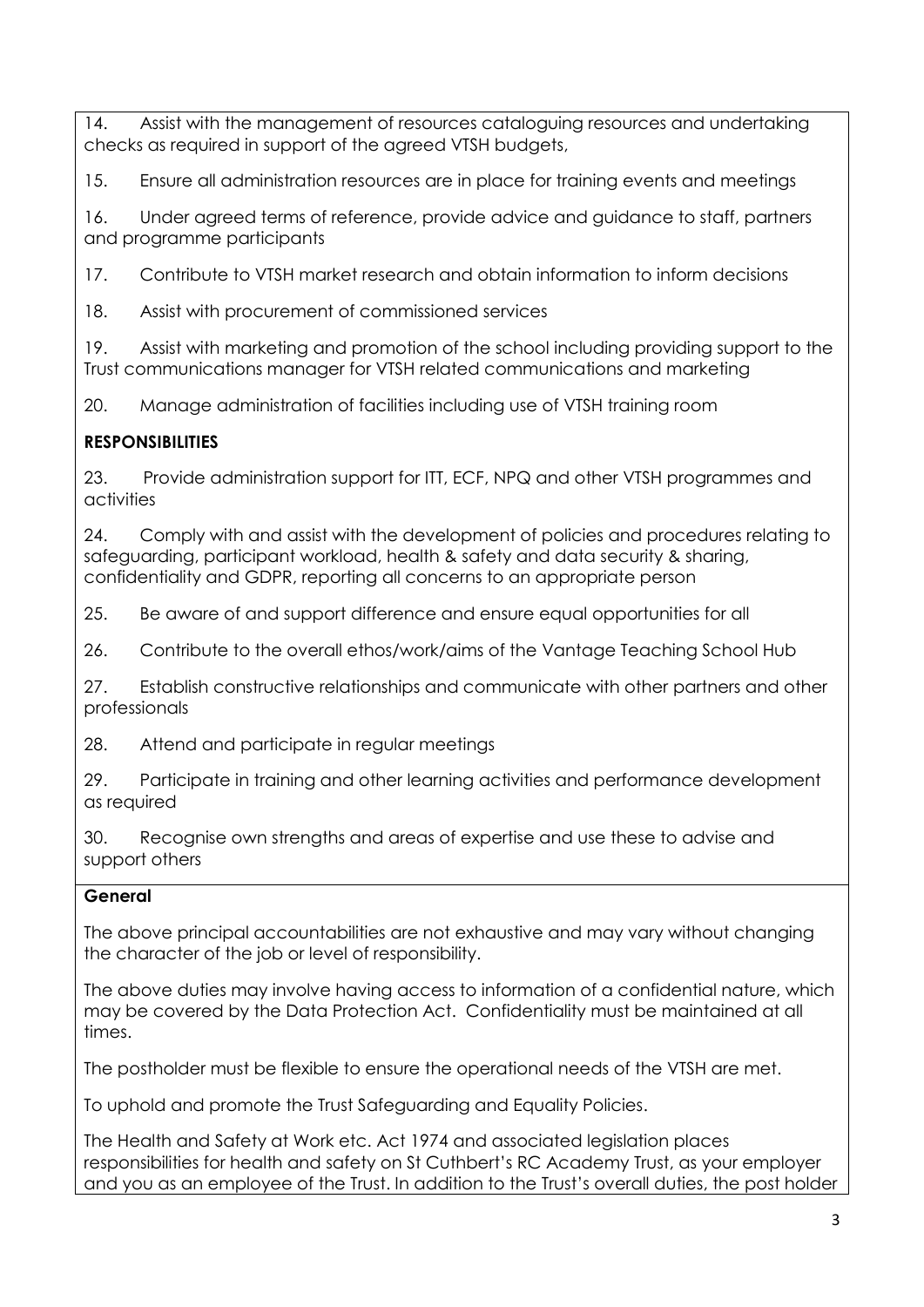has personal responsibility for their own health & safety and that of other employees; additional and more specific responsibilities are identified in the Trust's H&S policy.

Where the postholder is disabled, every effort will be made to supply all the necessary employment aids, equipment or adaptations to enable him/her to perform the full duties of the job. If, however, a certain task proves to be unachievable then job redesign will be given full consideration.

### **DECISION MAKING**

Makes decisions in connection with the principal accountabilities of the role, within current school policies and procedures and where appropriate with the support.

**Person Specification** - *Source Key: A = Application Form I = Interview R = References CC = Checking Certificates*

| <b>Qualifications and training</b>                                  | Essential / | How        |
|---------------------------------------------------------------------|-------------|------------|
|                                                                     | Desirable   | Identified |
| GCSE Maths and English, Grade C or above (or equivalent) or         | E           | A          |
| significant equivalent experience                                   |             |            |
| 2 years' experience in office and administration or equivalent      |             | A/I        |
| transferable skills (please detail on personal statement)           |             |            |
| Evidence of a commitment to on-going learning and professional      | E           | A/CC/1/R   |
| development                                                         |             |            |
| Must be willing to undertake Safeguarding Level 1 Training          | E           | A          |
| <b>Relevant Experience and Knowledge</b>                            | Essential / | How        |
|                                                                     | Desirable   | Identified |
| Excellent administration and organisational skills including diary  | E           | A/IR       |
| management                                                          |             |            |
| Excellent proof-reading skills                                      | E           | A/IR       |
| Customer care experience                                            | D           | A          |
| A knowledge and commitment to safeguarding and promoting            | E           | A/CC       |
| the welfare of children, young people.                              |             |            |
| The ability to communicate at all levels, in a professional manner, | E           | A/IR       |
| over the telephone and face-to-face                                 |             |            |